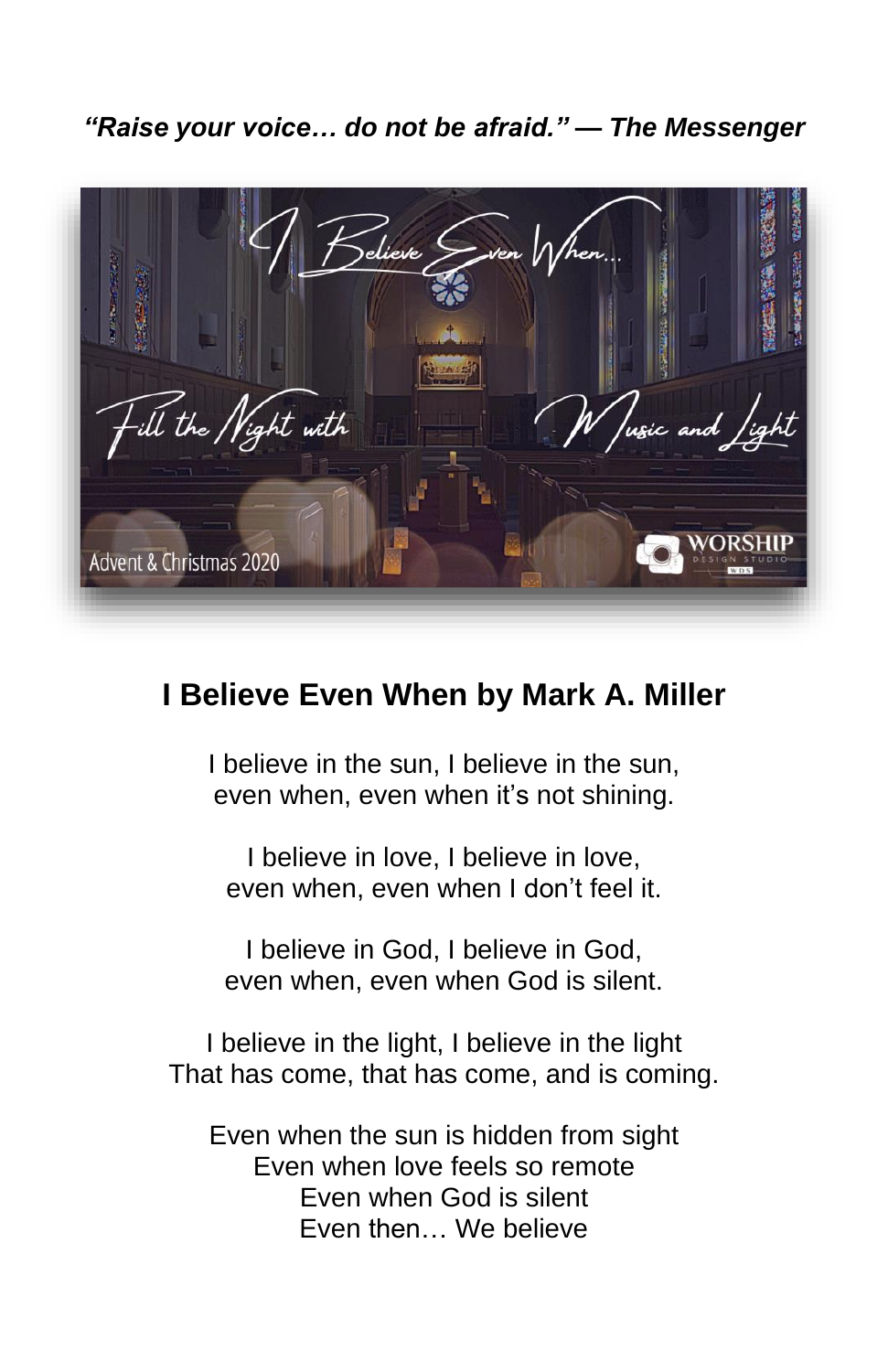## **1 st Week of Advent, November 29, 2020**

## **"I Believe in the Sun: Hope for Tomorrow"**

This Advent, we are looking to hear words of comfort, of challenge and of good news. The prophet Isaiah and the four Gospel authors were writing in a time when people needed desperately to hear all of these as well. This first week, Isaiah, the prophet, and Mark–the Gospel writer who published first–reassure the people that good news is beginning and yet they both say, "Make yourself ready! Raise your voices, change your hearts, get ready to be transformed, because now is the time." Let us embrace hope that we can do what needs to be done to bring more light into the world.

#### **Prayer**

Holy One, we thank you for the glimpses we catch of your gift of untiring hope. Even in the midst of fear, of challenge, of struggleeven when our view is obscured by clouds of doubt, ignite the flame of hope within us, that we might glow with its brilliance from the inside out. Help us face this bleak night of the soul and embrace it as a womb of rebirth. Amen.

*You are invited to light your Advent 1 candle of Hope.*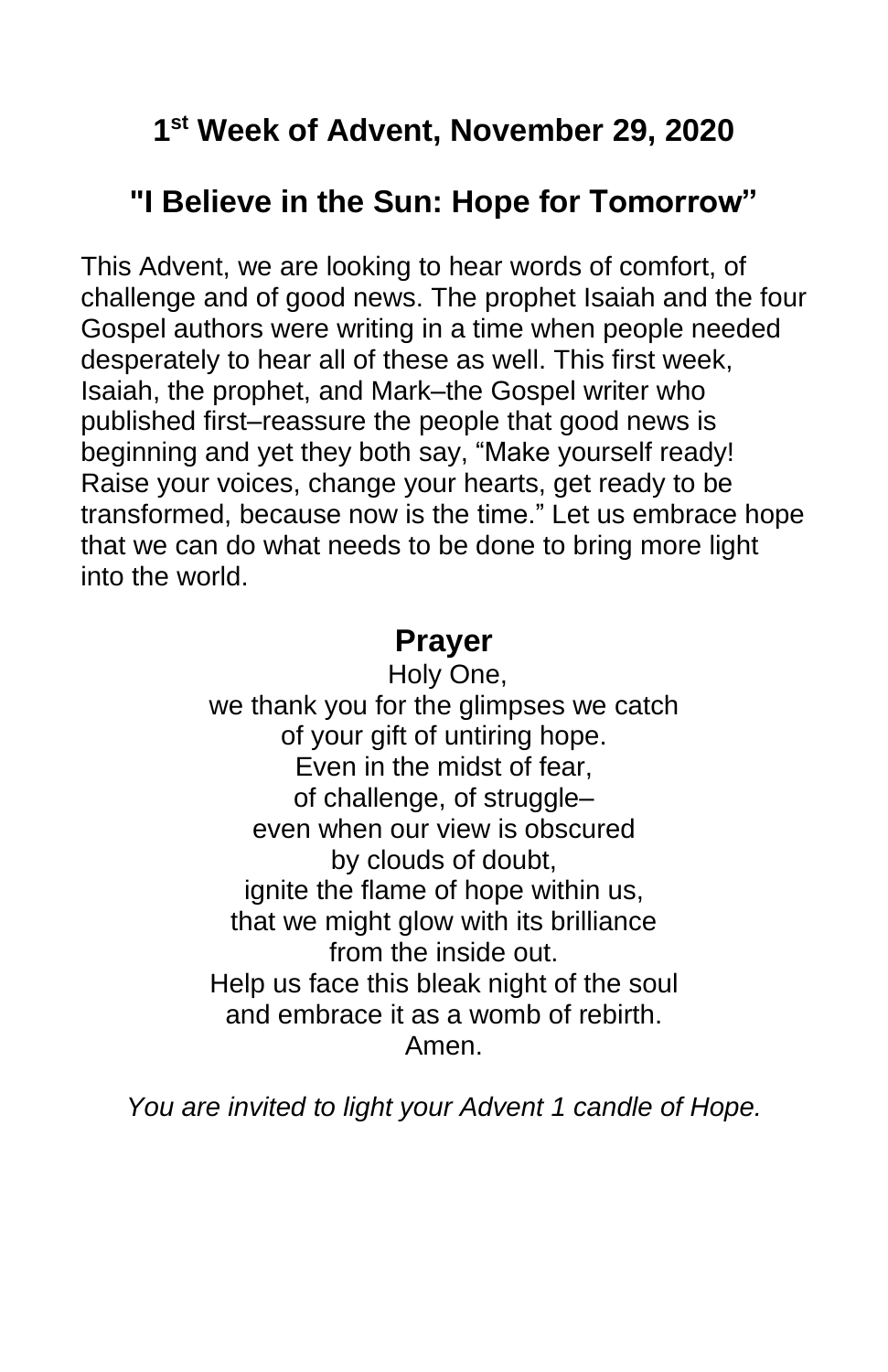# **Isaiah 40: 1-11 (CEB)**

Comfort, comfort my people! says your God. Speak compassionately to Jerusalem, and proclaim to her that her compulsory service has ended, that her penalty has been paid, that she has received from the Lord's hand double for all her sins! A voice is crying out: "Clear the Lord's way in the desert! Make a level highway in the wilderness for our God! Every valley will be raised up, and every mountain and hill will be flattened. Uneven ground will become level, and rough terrain a valley plain. The Lord's glory will appear, and all humanity will see it together; the Lord's mouth has commanded it." A voice was saying: "Call out!" And another said, "What should I call out?" All flesh is grass; all its loyalty is like the flowers of the field. The grass dries up and the flower withers when the Lord's breath blows on it. Surely the people are grass.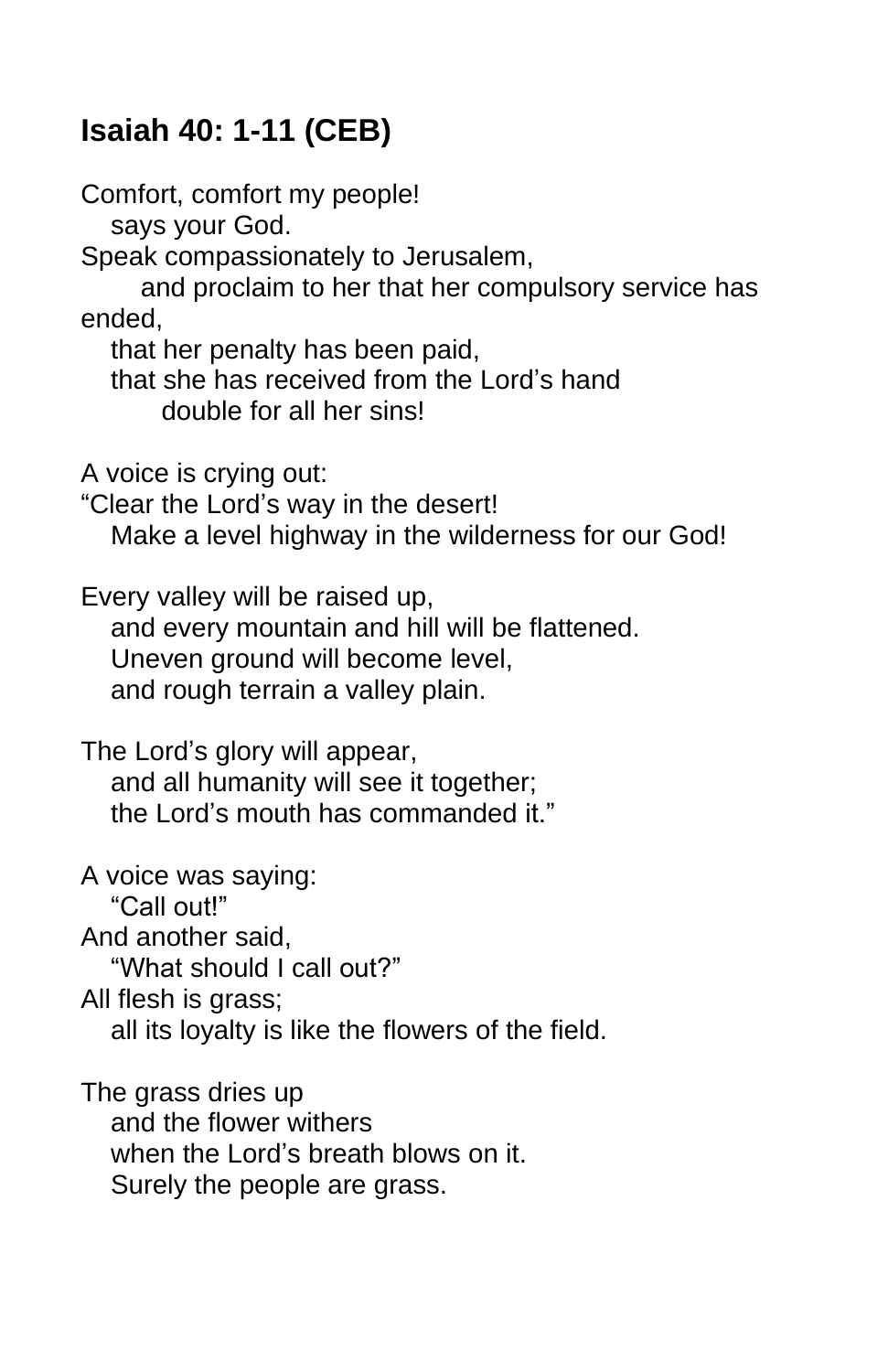The grass dries up; the flower withers, but our God's word will exist forever.

Go up on a high mountain, messenger Zion! Raise your voice and shout, messenger Jerusalem! Raise it; don't be afraid; say to the cities of Judah, "Here is your God!"

Here is the Lord God, coming with strength, with a triumphant arm, bringing his reward with him and his payment before him.

Like a shepherd, God will tend the flock; he will gather lambs in his arms and lift them onto his lap. He will gently guide the nursing ewes.

# **Mark 1: 1-15 (CEB)**

The beginning of the good news about Jesus Christ, God's Son, happened just as it was written about in the prophecy of Isaiah:

> *Look, I am sending my messenger before you*. *He will prepare your way,* a voice shouting in the wilderness: "*Prepare the way for the Lord; make his paths straight*."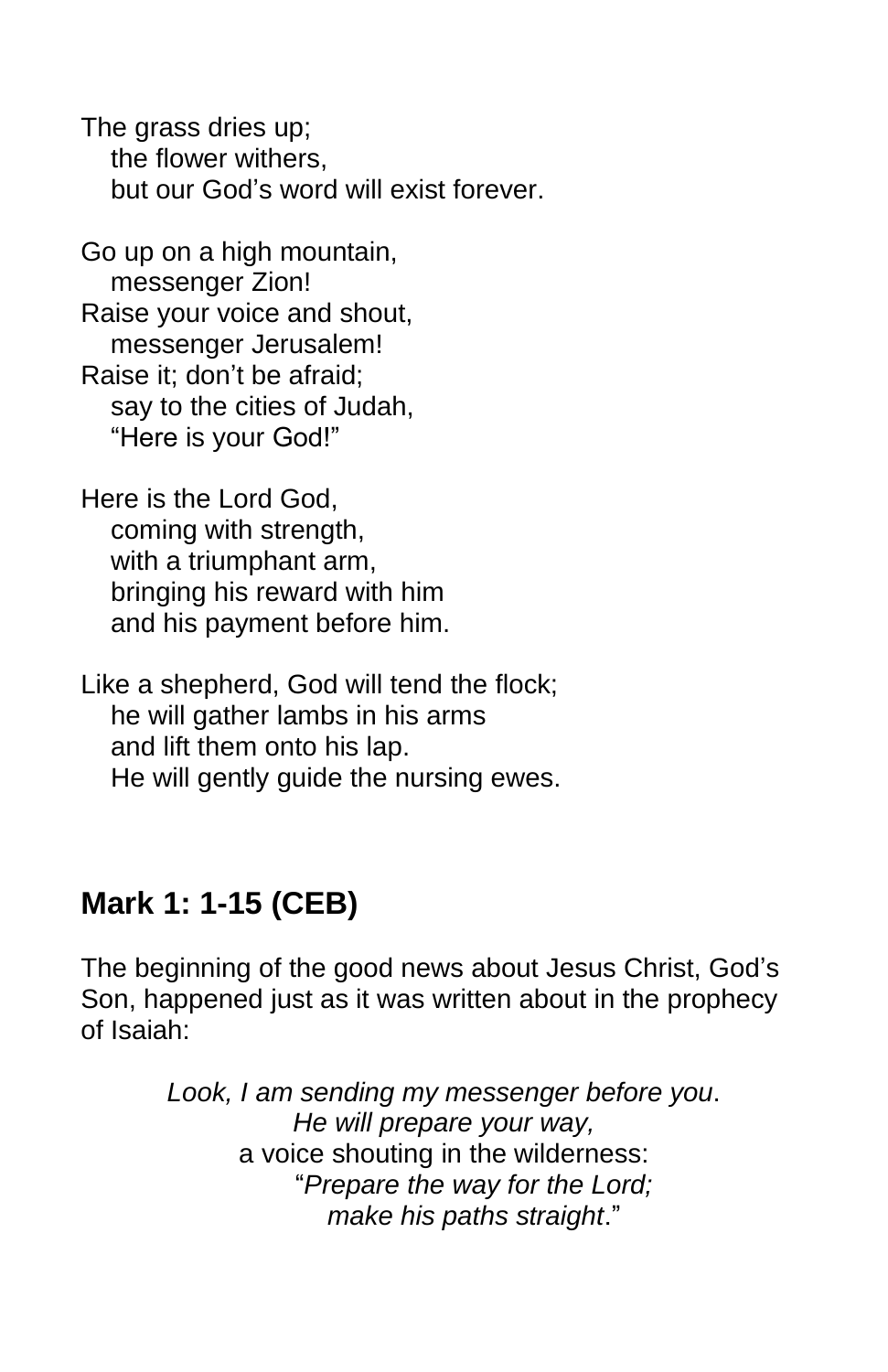John the Baptist was in the wilderness calling for people to be baptized to show that they were changing their hearts and lives and wanted God to forgive their sins. Everyone in Judea and all the people of Jerusalem went out to the Jordan River and were being baptized by John as they confessed their sins. John wore clothes made of camel's hair, with a leather belt around his waist. He ate locusts and wild honey. He announced, "One stronger than I am is coming after me. I'm not even worthy to bend over and loosen the strap of his sandals. I baptize you with water, but he will baptize you with the Holy Spirit."

About that time, Jesus came from Nazareth of Galilee, and John baptized him in the Jordan River. While he was coming up out of the water, Jesus saw heaven splitting open and the Spirit, like a dove, coming down on him. And there was a voice from heaven: "You are my Son, whom I dearly love; in you I find happiness."

At once the Spirit forced Jesus out into the wilderness. He was in the wilderness for forty days, tempted by Satan. He was among the wild animals, and the angels took care of him.

After John was arrested, Jesus came into Galilee announcing God's good news, saying, "Now is the time! Here comes God's kingdom! Change your hearts and lives, and trust this good news!"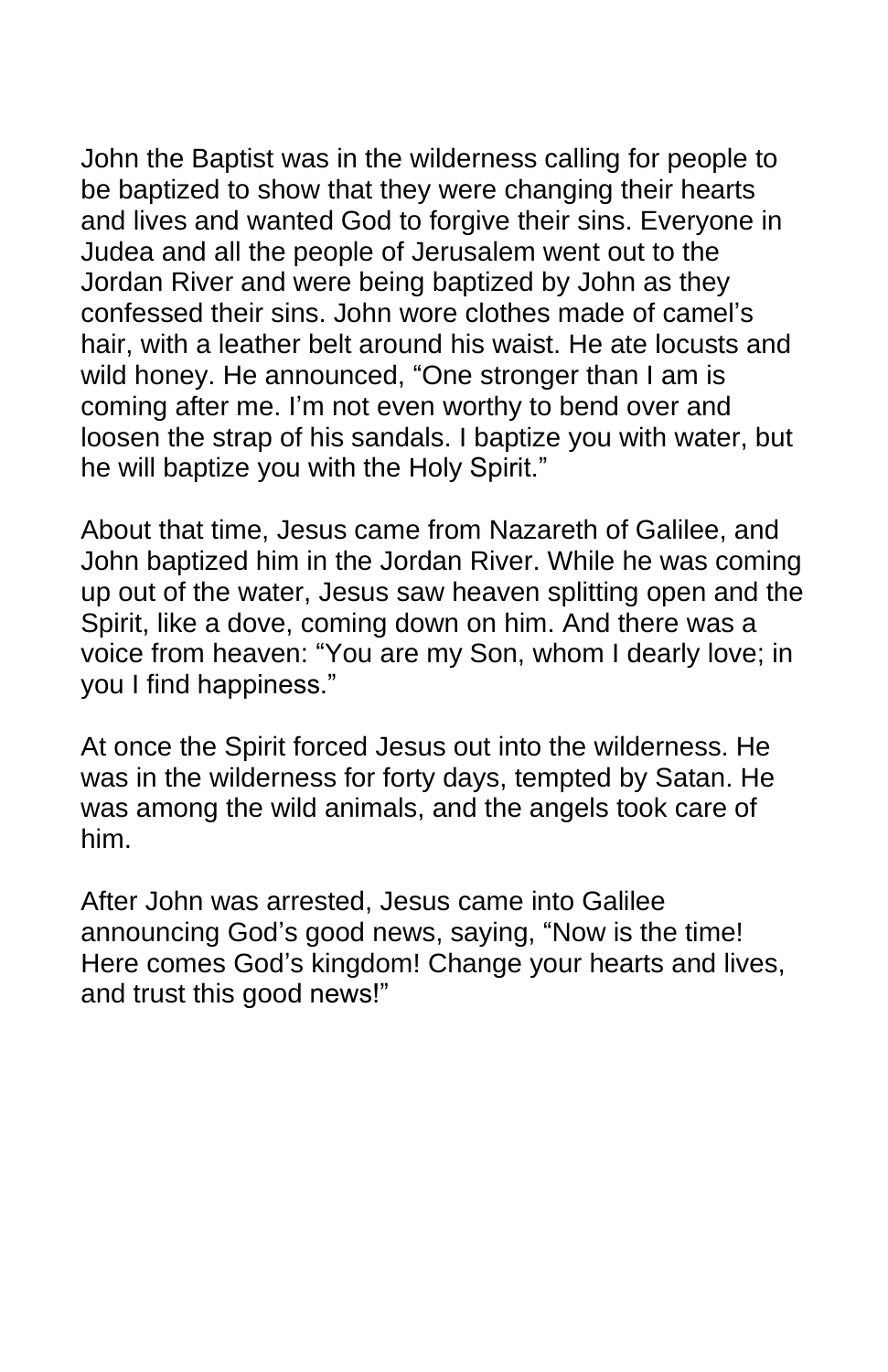## **2 nd Week of Advent, December 6, 2020**

# **"I Believe in Love: Daring Right Relationship"**

In both the Gospel of Matthew and Isaiah, a messenger appears as a sign from God, heralding a new era. In each passage, the words "do not be afraid" appear… offering a clue that the messenger–whether prophet or angel–was referencing something that induced fear in the recipient. A new way of being together, of relating and loving takes courage–eschewing the present order of things so that a new and better day can be born.

#### **Prayer**

Holy One, we thank you for the glimpses we catch of your gift of daring love. Even in the midst of fear, of challenge, of struggle– even when we cannot yet see a better day when we will act like the human family we are, ignite the flame of love within us, that we might glow with its brilliance from the inside out. Help us face this fear of difference and dare to see what love can do. Amen.

*You are invited to light your Advent 2 candle of Love.*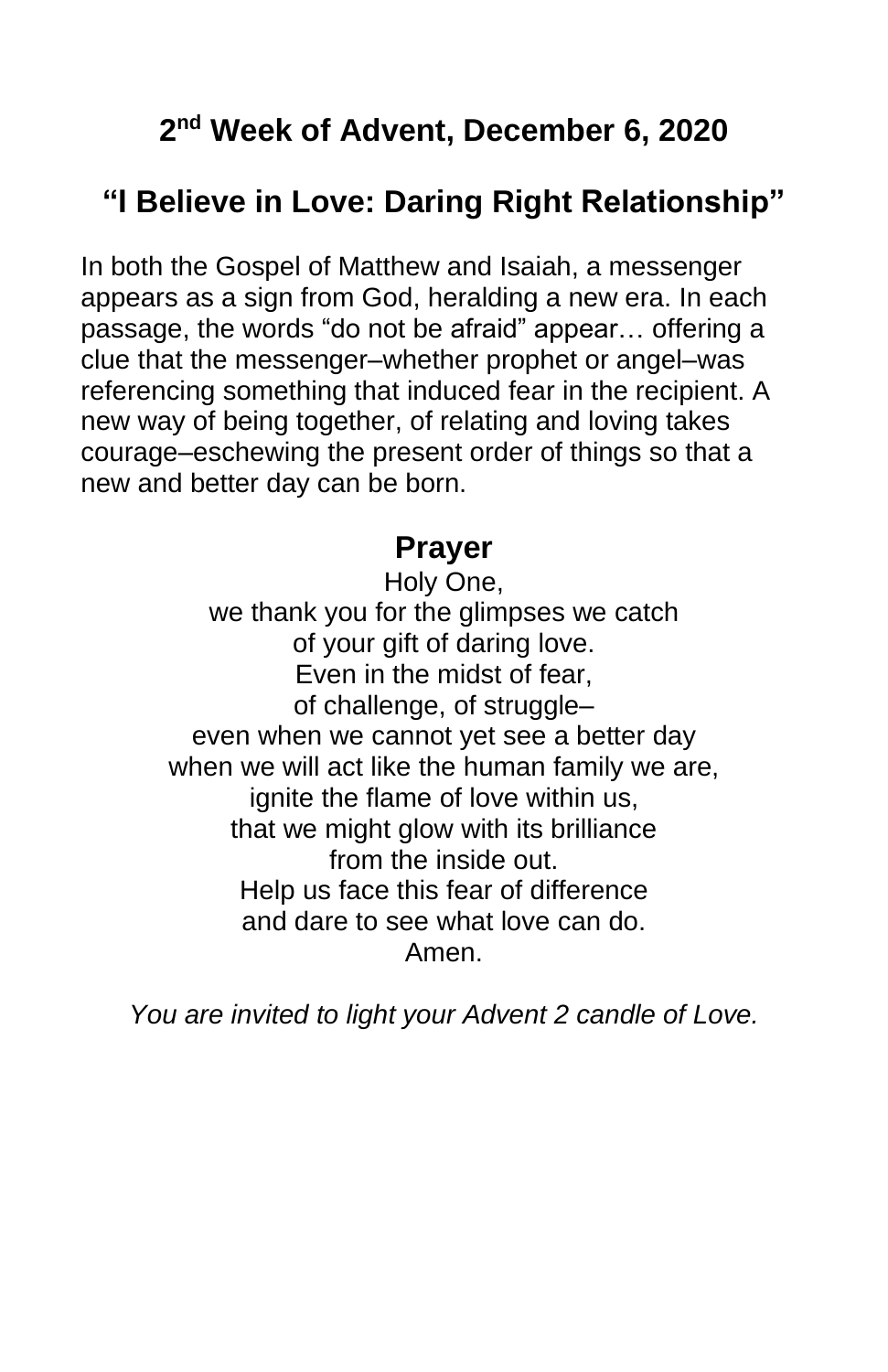# **Isaiah 7: 1-14 (CEB)**

In the days of Ahaz (Jotham's son and grandson of Judah's King Uzziah), Aram's King Rezin and Israel's King Pekah (Remaliah's son) came up to attack Jerusalem, but they couldn't overpower it.

When the house of David was told that Aram had become allies with Ephraim, their hearts and the hearts of their people shook as the trees of a forest shake when there is a wind. But the Lord said to Isaiah, "Go out to meet Ahaz, you and your son Shear-jashub, at the end of the channel of the Upper Pool, by the road to the field where laundry is washed, and say to him, 'Be careful and stay calm. Don't fear, and don't lose heart over these two pieces of smoking torches, over the burning anger of Rezin, Aram, and Remaliah's son. Aram has planned evil against you with Ephraim and Remaliah's son, saying, "Let's march up against Judah, tear it apart, capture it for ourselves, and install Tabeel's son as its king." But the Lord God says: It won't happen; it won't take place. The chief of Aram is Damascus; the chief of Damascus is Rezin (in sixty-five more years Ephraim will be shattered as a nation); the chief of Ephraim is Samaria; and the chief of Samaria is the son of Remaliah. If you don't believe this, you can't be trusted.'"

Again the Lord spoke to Ahaz: "Ask a sign from the Lord your God. Make it as deep as the grave or as high as heaven." But Ahaz said, "I won't ask; I won't test the Lord." Then Isaiah said, "Listen, house of David! Isn't it enough for you to be tiresome for people that you are also tiresome before my God? Therefore, the Lord will give you a sign. The young woman is pregnant and is about to give birth to a son, and she will name him Immanuel.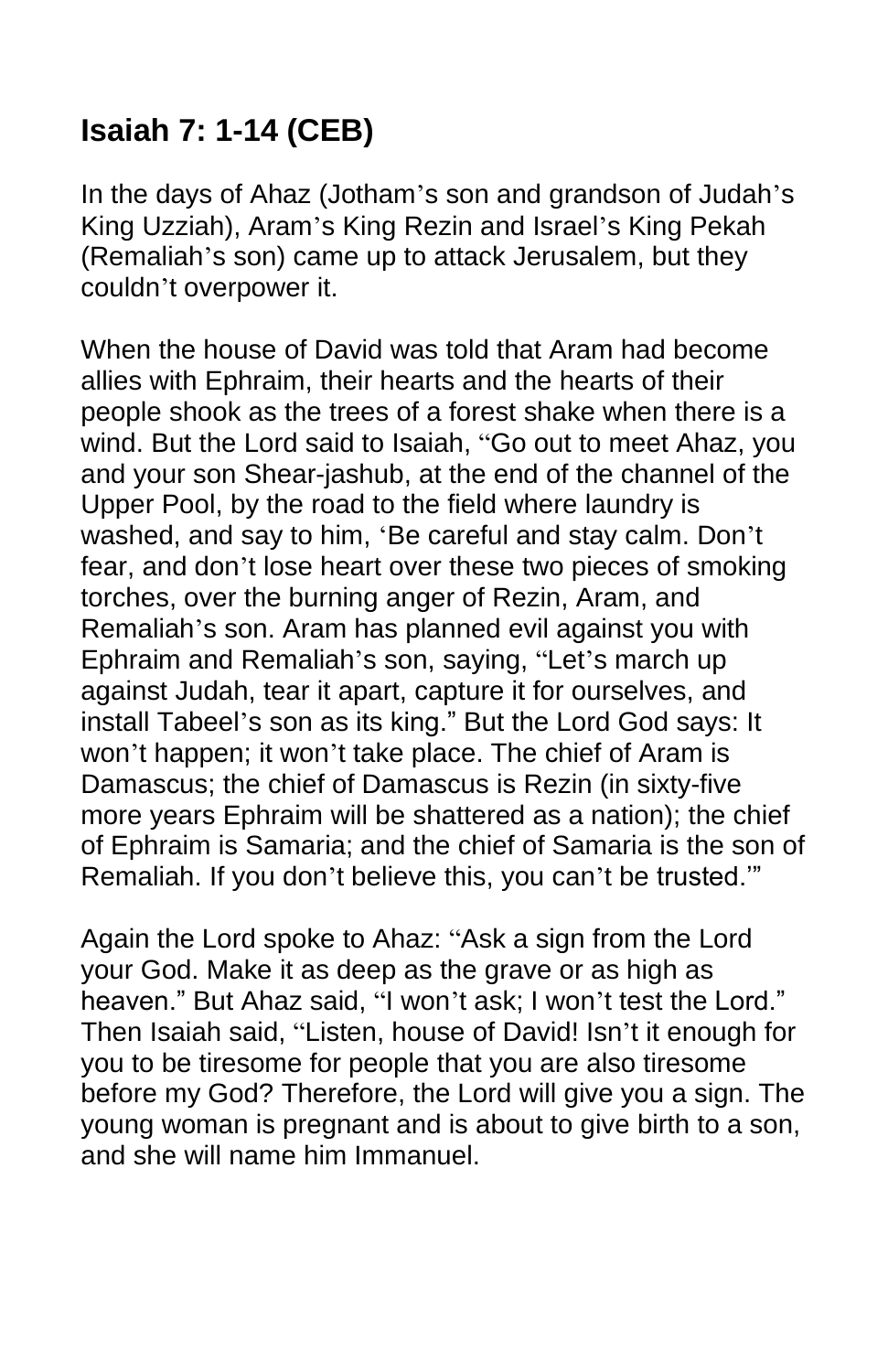# **Matthew 1: 1-25 (CEB)**

A record of the ancestors of Jesus Christ, son of David, son of Abraham:

Abraham was the father of Isaac.

Isaac was the father of Jacob.

Jacob was the father of Judah and his brothers.

Judah was the father of Perez and Zerah, whose mother was Tamar.

Perez was the father of Hezron.

Hezron was the father of Aram.

Aram was the father of Amminadab.

Amminadab was the father of Nahshon.

Nahshon was the father of Salmon.

Salmon was the father of Boaz, whose mother was Rahab.

Boaz was the father of Obed, whose mother was Ruth.

Obed was the father of Jesse.

Jesse was the father of David the king.

David was the father of Solomon, whose mother had been the wife of Uriah.

Solomon was the father of Rehoboam.

Rehoboam was the father of Abijah.

Abijah was the father of Asaph.

Asaph was the father of Jehoshaphat.

Jehoshaphat was the father of Joram.

Joram was the father of Uzziah.

Uzziah was the father of Jotham.

Jotham was the father of Ahaz.

Ahaz was the father of Hezekiah.

Hezekiah was the father of Manasseh.

Manasseh was the father of Amos.

Amos was the father of Josiah.

Josiah was the father of Jechoniah and his brothers.

This was at the time of the exile to Babylon.

After the exile to Babylon: Jechoniah was the father of Shealtiel.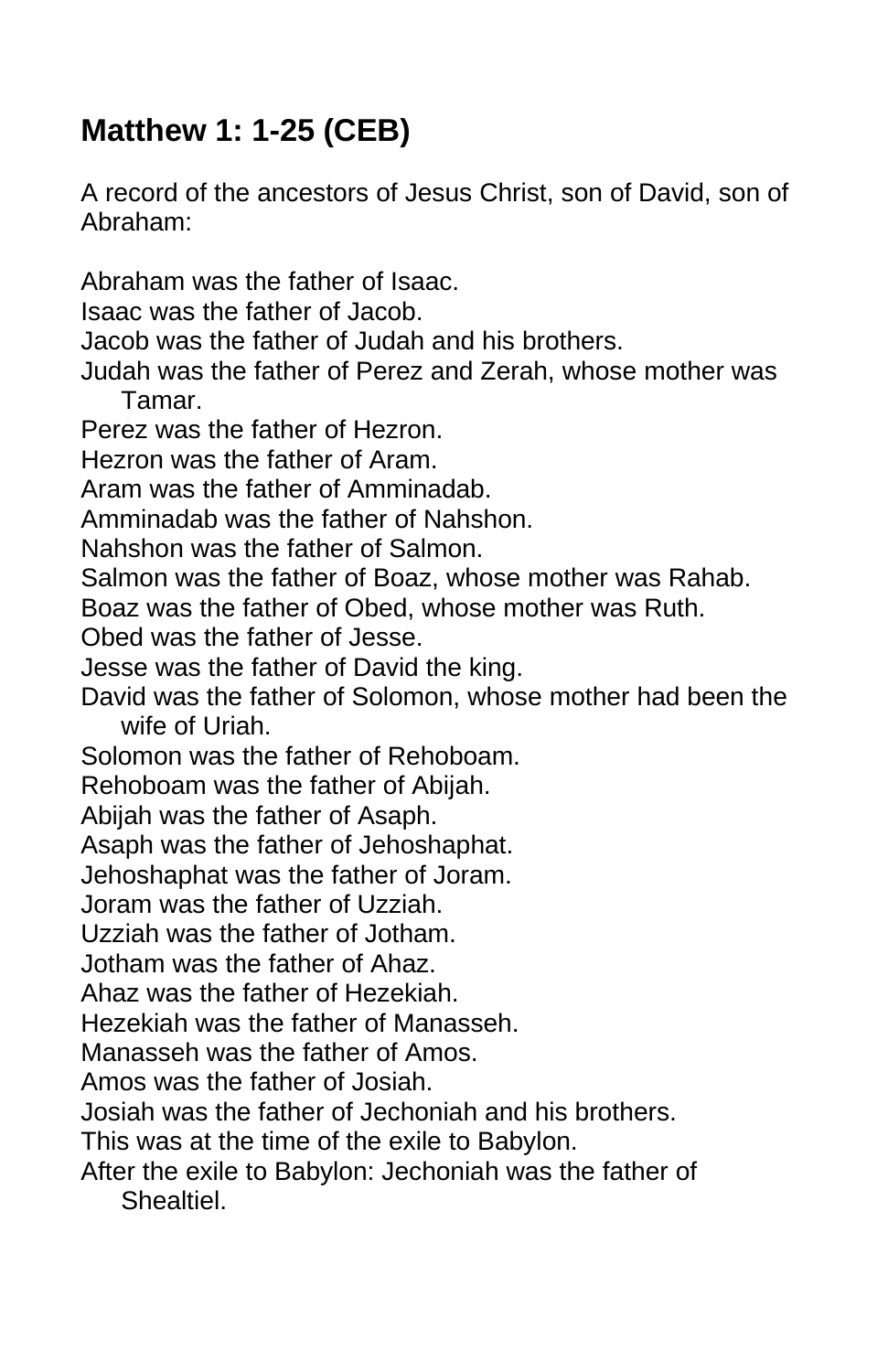Shealtiel was the father of Zerubbabel. Zerubbabel was the father of Abiud. Abiud was the father of Eliakim. Eliakim was the father of Azor. Azor was the father of Zadok. Zadok was the father of Achim. Achim was the father of Eliud. Eliud was the father of Eleazar. Eleazar was the father of Matthan. Matthan was the father of Jacob.

Jacob was the father of Joseph, the husband of Mary—of whom Jesus was born, who is called the Christ. So there were fourteen generations from Abraham to David, fourteen generations from David to the exile to Babylon, and fourteen generations from the exile to Babylon to the Christ.

This is how the birth of Jesus Christ took place. When Mary his mother was engaged to Joseph, before they were married, she became pregnant by the Holy Spirit. Joseph her husband was a righteous man. Because he didn't want to humiliate her, he decided to call off their engagement quietly. As he was thinking about this, an angel from the Lord appeared to him in a dream and said, "Joseph son of David, don't be afraid to take Mary as your wife, because the child she carries was conceived by the Holy Spirit. She will give birth to a son, and you will call him Jesus, because he will save his people from their sins." Now all of this took place so that what the Lord had spoken through the prophet would be fulfilled:

*Look! A virgin will become pregnant and give birth to a son, And they will call him,* Emmanuel. (*Emmanuel* means "God with us.")

When Joseph woke up, he did just as an angel from God commanded and took Mary as his wife. But he didn't have sexual relations with her until she gave birth to a son. Joseph called him Jesus.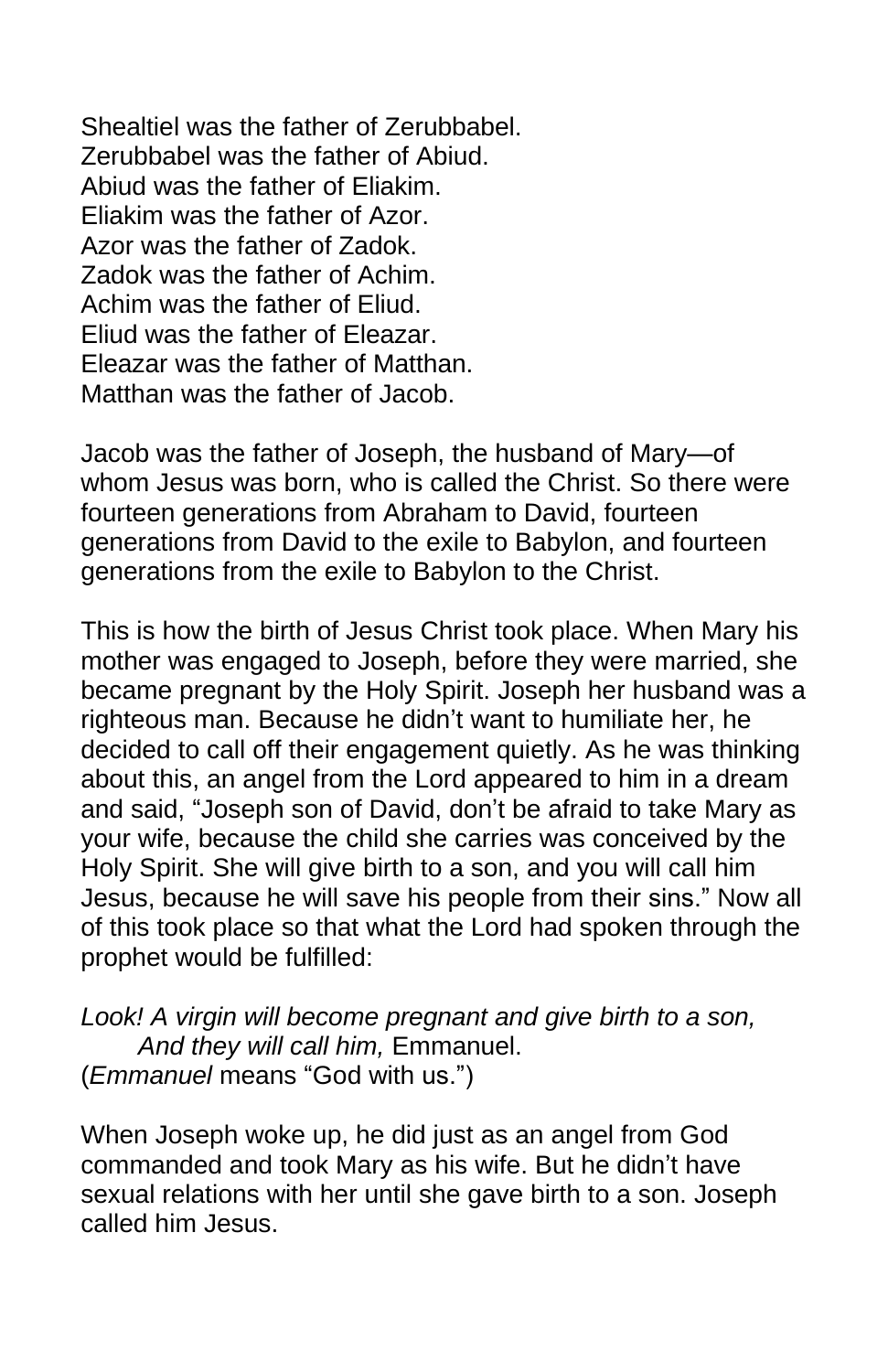# **3 rd Week of Advent, December 13, 2020**

# **"I Believe in God: Ode to Joy"**

This week, we turn to Luke's writing, which is an account in two acts: the Gospel biography of Jesus and then the story of the early church–the "Jesus community." Whether you were a Jew or Gentile in those days, deciding to become a part of this illegal early Christian movement could bring punishment for your allegiance. Surely the message in both Luke and Isaiah that the downcast, lowly, and oppressed would rise up is a welcome and inspirational account. Like the Jewish exiled people of Isaiah's time and like the early Christians, we also sometimes wonder where God is in our suffering. We long to hear the promise that a reason for joyful praise is the good news on the way!

## **Prayer**

Holy One, we thank you for the glimpses we catch of your gift of the depths of joy. Even in the midst of fear, of challenge, of struggle– even when we are not sure of your presence, ignite the flame of joy within us, that we might glow with its brilliance from the inside out. Help us face the silence of unknowing and embrace it as the pregnant pause before joyful new beginnings. Amen.

*You are invited to light your Advent 3 candle of Joy.*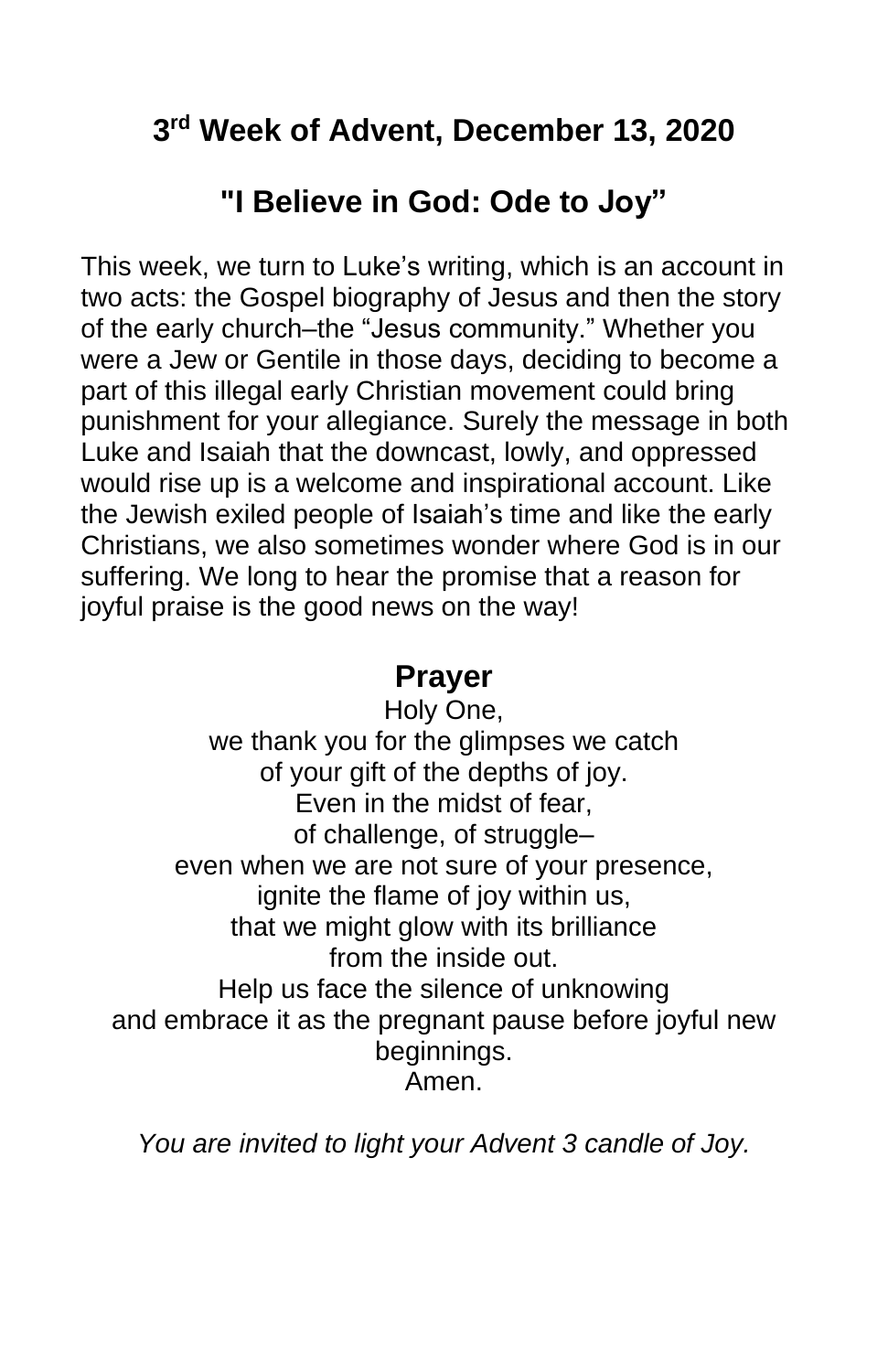# **Isaiah 57: 14-19 (CEB)**

It will be said: "Survey, survey; build a road! Remove barriers from my people's road!" The one who is high and lifted up, who lives forever, whose name is holy, says: I live on high, in holiness, and also with the crushed and the lowly, reviving the spirit of the lowly, reviving the heart of those who have been crushed. I won't always accuse, nor will I be enraged forever. It is my own doing that their spirit is exhausted— I gave them breath! I was enraged about their illegal profits; I struck them; in rage I withdrew from them. Yet they went on wandering wherever they wanted. I have seen their ways, but I will heal them. I will guide them, and reward them with comfort. And for those who mourn,

 I will create reason for praise: utter prosperity to those far and near, and I will heal them, says the Lord.

# **Luke 1: 1-4; 26-56 (CEB)**

Many people have already applied themselves to the task of compiling an account of the events that have been fulfilled among us. They used what the original eyewitnesses and servants of the word handed down to us. Now, after having investigated everything carefully from the beginning, I have also decided to write a carefully ordered account for you,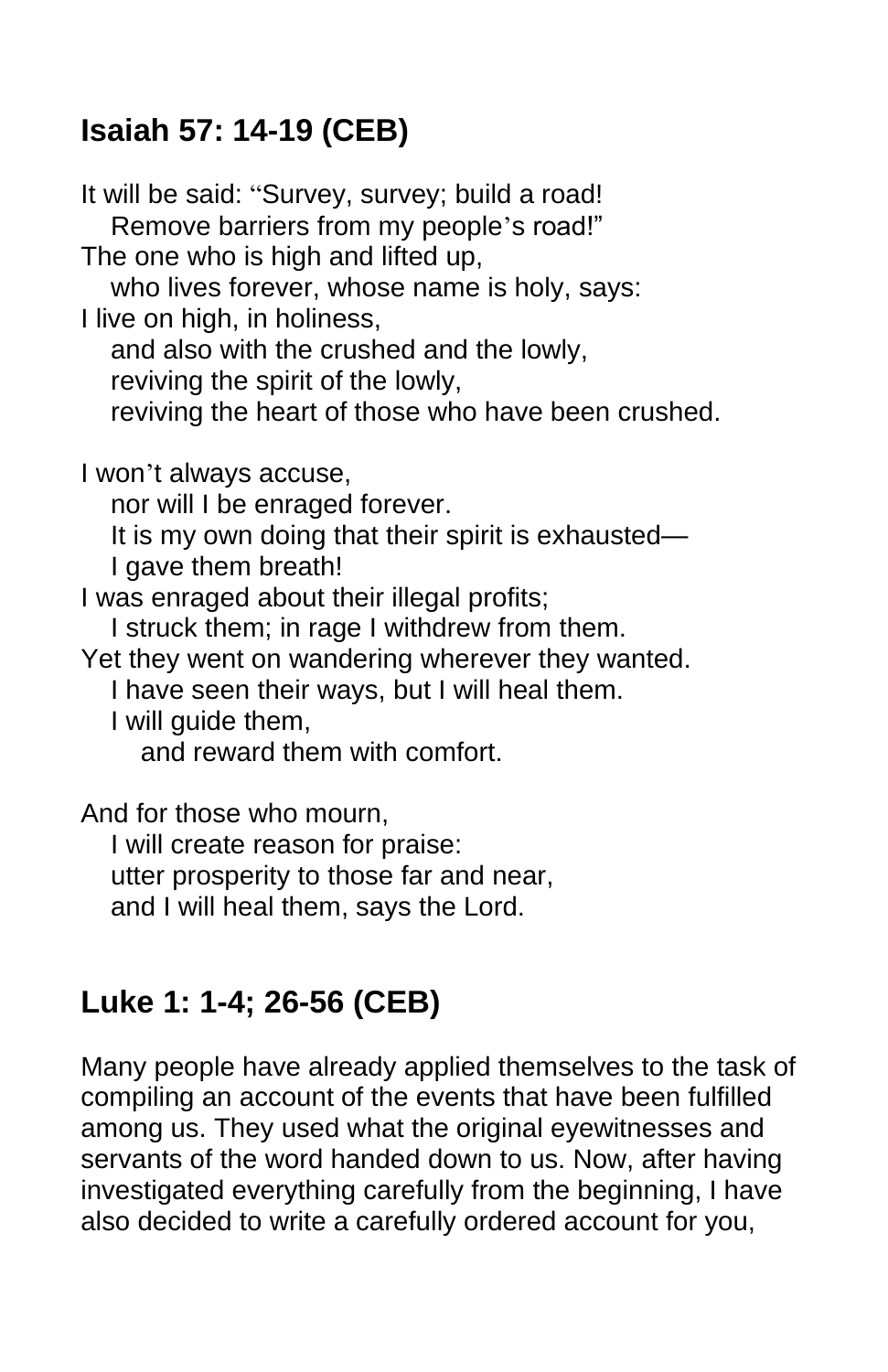most honorable Theophilus. I want you to have confidence in the soundness of the instruction you have received…

When Elizabeth was six months pregnant, God sent the angel Gabriel to Nazareth, a city in Galilee, to a virgin who was engaged to a man named Joseph, a descendant of David's house. The virgin's name was Mary. When the angel came to her, he said, "Rejoice, favored one! The Lord is with you!" She was confused by these words and wondered what kind of greeting this might be. The angel said, "Don't be afraid, Mary. God is honoring you. Look! You will conceive and give birth to a son, and you will name him Jesus. He will be great and he will be called the Son of the Most High. The Lord God will give him the throne of David his father. He will rule over Jacob's house forever, and there will be no end to his kingdom."

Then Mary said to the angel, "How will this happen since I haven't had sexual relations with a man?"

The angel replied, "The Holy Spirit will come over you and the power of the Most High will overshadow you. Therefore, the one who is to be born will be holy. He will be called God's Son. Look, even in her old age, your relative Elizabeth has conceived a son. This woman who was labeled 'unable to conceive 'is now six months pregnant. Nothing is impossible for God."

Then Mary said, "I am the Lord's servant. Let it be with me just as you have said." Then the angel left her.

Mary got up and hurried to a city in the Judean highlands. She entered Zechariah's home and greeted Elizabeth. When Elizabeth heard Mary's greeting, the child leaped in her womb, and Elizabeth was filled with the Holy Spirit. With a loud voice she blurted out, "God has blessed you above all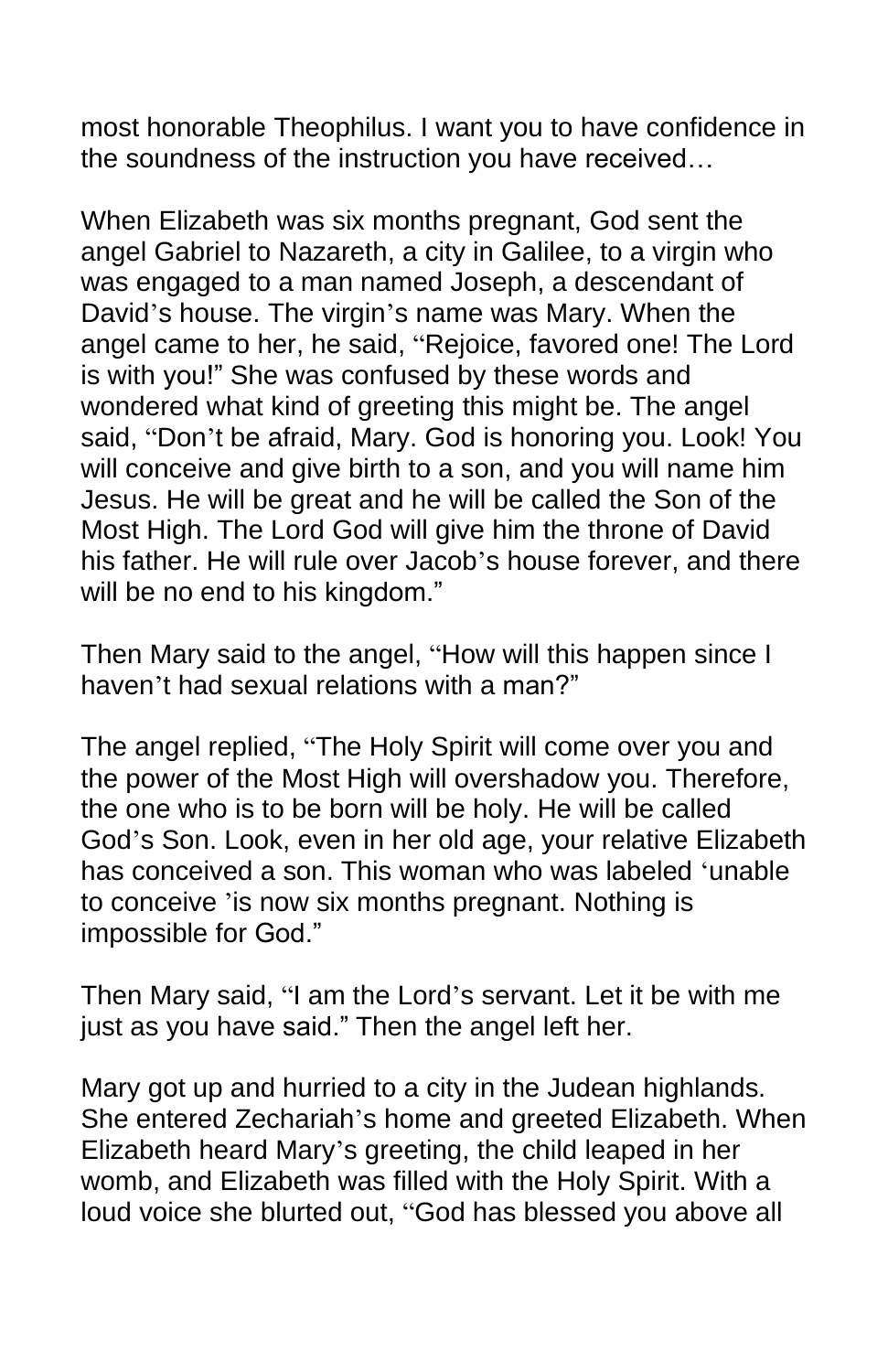women, and he has blessed the child you carry. Why do I have this honor, that the mother of my Lord should come to me? As soon as I heard your greeting, the baby in my womb jumped for joy. Happy is she who believed that the Lord would fulfill the promises he made to her."

Mary said,

"With all my heart I glorify the Lord!

 In the depths of who I am I rejoice in God my savior. He has looked with favor on the low status of his servant.

 Look! From now on, everyone will consider me highly favored

 because the mighty one has done great things for me. Holy is his name.

He shows mercy to everyone,

from one generation to the next,

who honors him as God.

He has shown strength with his arm.

 He has scattered those with arrogant thoughts and proud inclinations.

 He has pulled the powerful down from their thrones and lifted up the lowly.

He has filled the hungry with good things

and sent the rich away empty-handed.

He has come to the aid of his servant Israel,

remembering his mercy,

just as he promised to our ancestors,

 to Abraham and to Abraham's descendants forever." Mary stayed with Elizabeth about three months, and then returned to her home.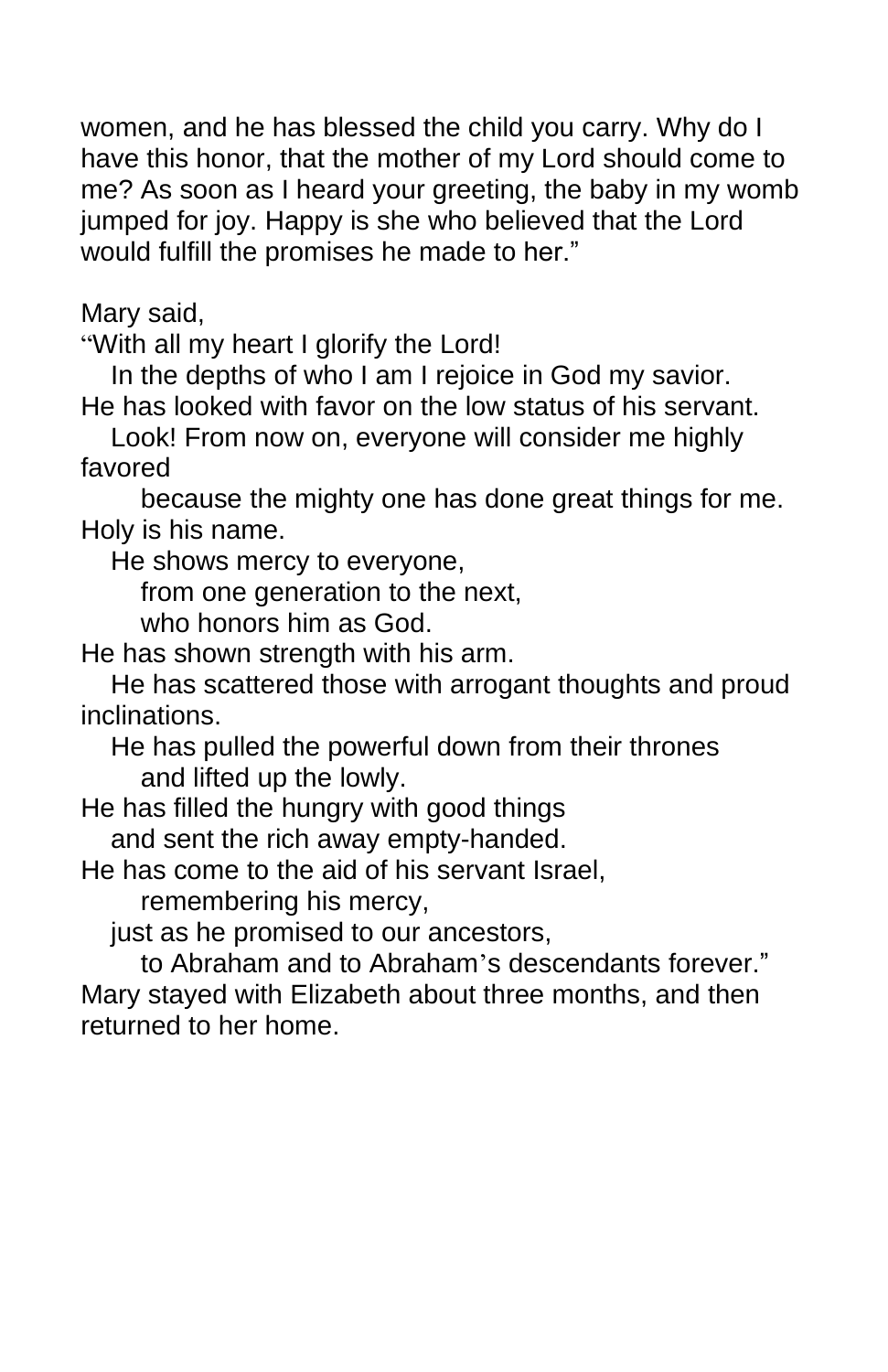# **4 th Week of Advent, December 20, 2020**

# **"I Believe in the Light: Illuminating Peace"**

The "great light" prophesied by Isaiah in today's text is echoed in the first strains of John's Gospel good news: the light that brings peace–that saves the people from all that would extinguish it–has been there from the beginning. The Word is made flesh and dwells among us. This reign is now… will we believe it? Will we continue to put flesh on it, embodying the peace meant for all humanity?

#### **Prayer**

Holy One, we thank you for the glimpses we catch of your gift of peace on earth. Even in the midst of fear, of challenge, of struggle– even when we aren't sure that goodwill among us can be found, ignite the flame of peace within us, that we might glow with its brilliance from the inside out. Help us face the pain of life and embrace the assurance that light is already here, and always coming. Amen.

*You are invited to light your Advent 4 candle of Peace*.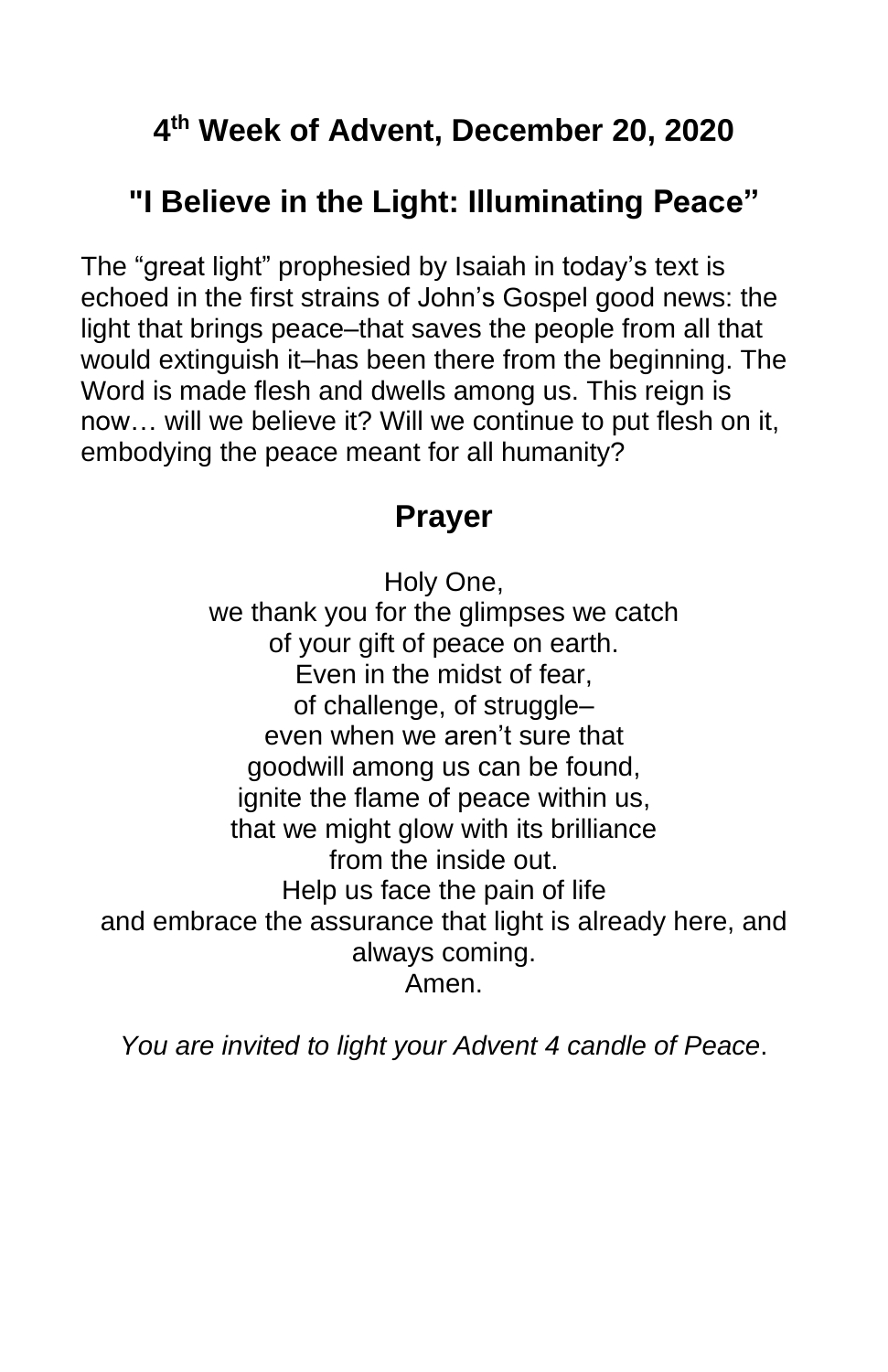# **Isaiah 9: 2-7 (CEB)**

The people walking in darkness have seen a great light. On those living in a pitch-dark land, light has dawned. You have made the nation great; you have increased its joy. They rejoiced before you as with joy at the harvest, as those who divide plunder rejoice. As on the day of Midian, you've shattered the yoke that burdened them, the staff on their shoulders, and the rod of their oppressor. Because every boot of the thundering warriors, and every garment rolled in blood will be burned, fuel for the fire. A child is born to us, a son is given to us, and authority will be on his shoulders. He will be named Wonderful Counselor, Mighty God, Eternal Father, Prince of Peace. There will be vast authority and endless peace for David's throne and for his kingdom, establishing and sustaining it with justice and righteousness now and forever. **John 1: 1-18 (CEB)**

In the beginning was the Word and the Word was with God and the Word was God.

The Word was with God in the beginning. Everything came into being through the Word, and without the Word nothing came into being. What came into being through the Word was life,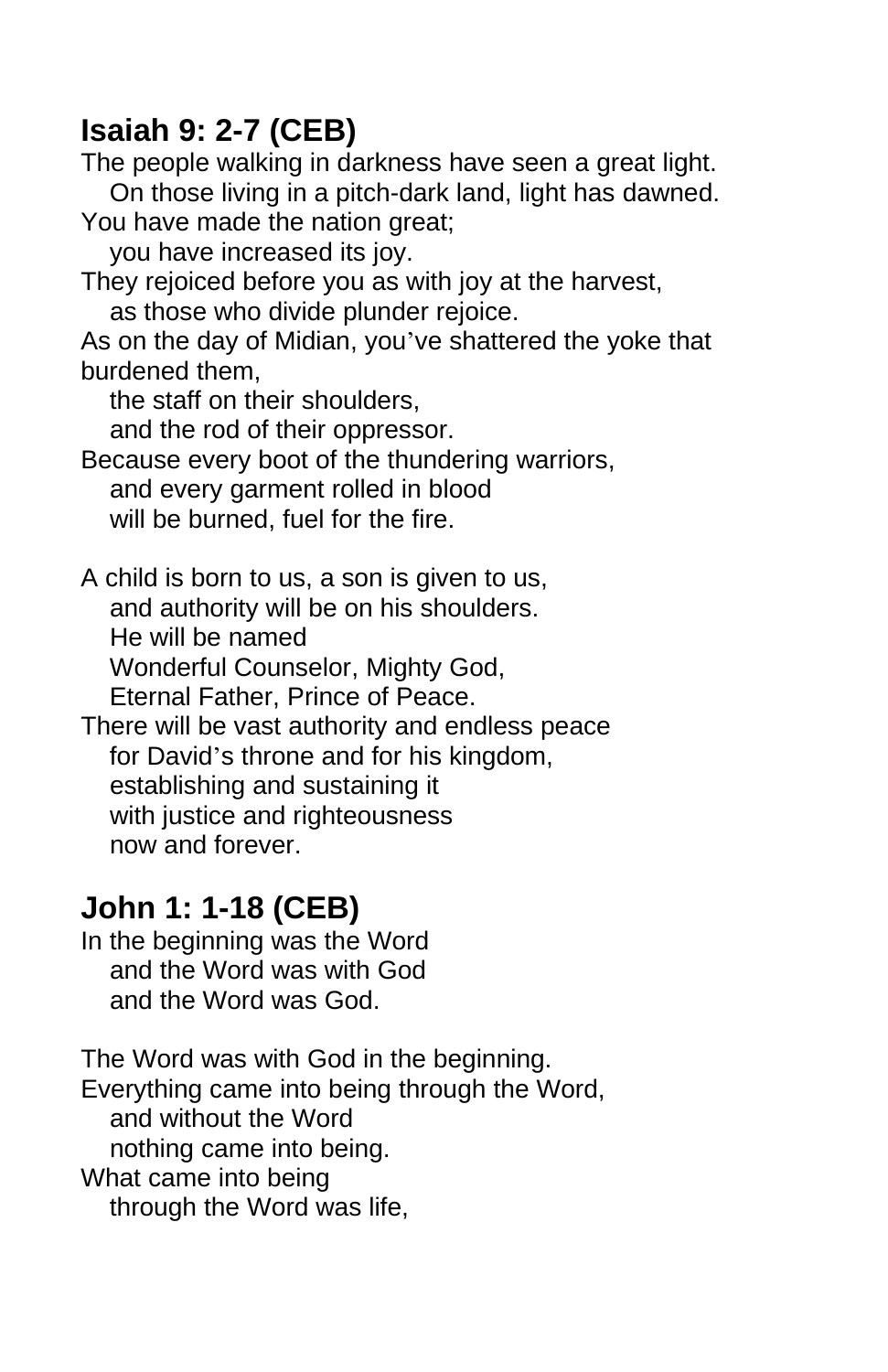and the life was the light for all people.

The light shines in the darkness,

and the darkness doesn't extinguish the light.

A man named John was sent from God. He came as a witness to testify concerning the light, so that through him everyone would believe in the light. He himself wasn't the light, but his mission was to testify concerning the light.

The true light that shines on all people

was coming into the world.

The light was in the world,

and the world came into being through the light,

but the world didn't recognize the light.

The light came to his own people,

and his own people didn't welcome him.

But those who did welcome him,

those who believed in his name,

 he authorized to become God's children, born not from blood nor from human desire or passion, but born from God.

The Word became flesh and made his home among us. We have seen his glory, glory like that of a father's only son, full of grace and truth.

John testified about him, crying out, "This is the one of whom I said, 'He who comes after me is greater than me because he existed before me.'"

From his fullness we have all received grace upon grace; as the Law was given through Moses,

 so grace and truth came into being through Jesus Christ. No one has ever seen God.

 God the only Son, who is at the Father's side, has made God known.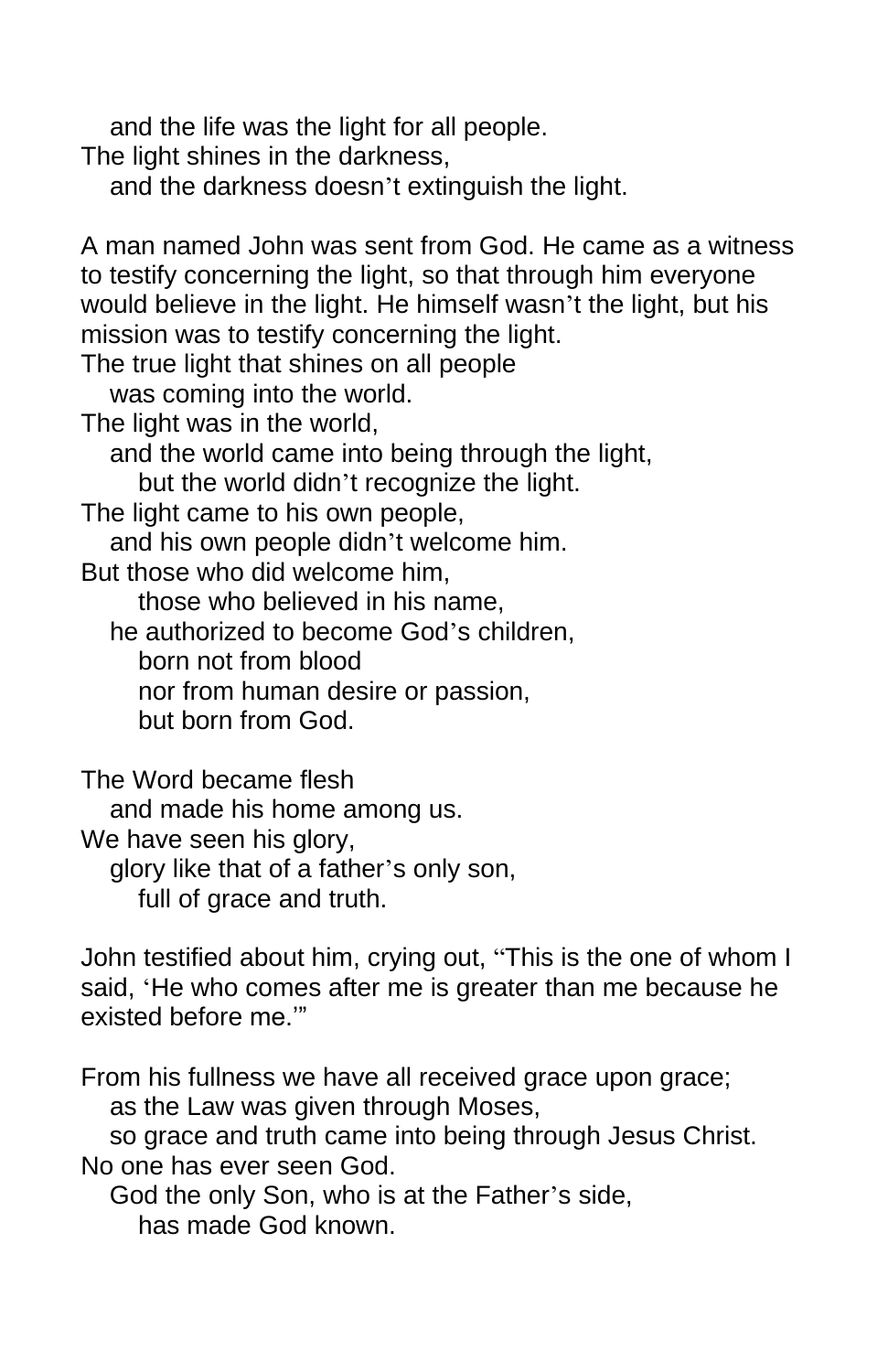# **Christmas Eve**

## **"We Believe, Even Now"**

In this season leading up to this night, we have been hearing the Good News from all the Gospels: Matthew, Mark, Luke, and John because we have *needed* good news and that's what "Gospel" actually means. We have heard stories of courage all along our journey–of people who have sung out songs of hope, love, joy, and peace. Our luminaries have been a witness to the light we believe has come, and is coming.

Tonight we return to the story of Jesus' birth as it is told in the Gospel of Luke. This account is the narrative we read again and again on this holy night, for this author gives us the most beloved detail. We yearn to see the scene play out, to hear the music of the angels, to feel the rush to the manger to see what this star that pierces the night sky has come to proclaim. We so desire to believe the Good News of the messengers that is the culmination of humanity's pain of birth: "don't be afraid" for unto us a sign has come that will be to all people… "on earth, peace."

#### **Prayer**

Holy One,

we thank you for the glimpse of heaven on earth In the faces and the light of those around us. Even in the midst of fear, of challenge, of struggle– even when our view is obscured by clouds of doubt, You have ignited the flame of hope, love, joy, and peace within us.

Let us glow with its brilliance from the inside out. Amen.

*You are invited to light your Christ Candle*.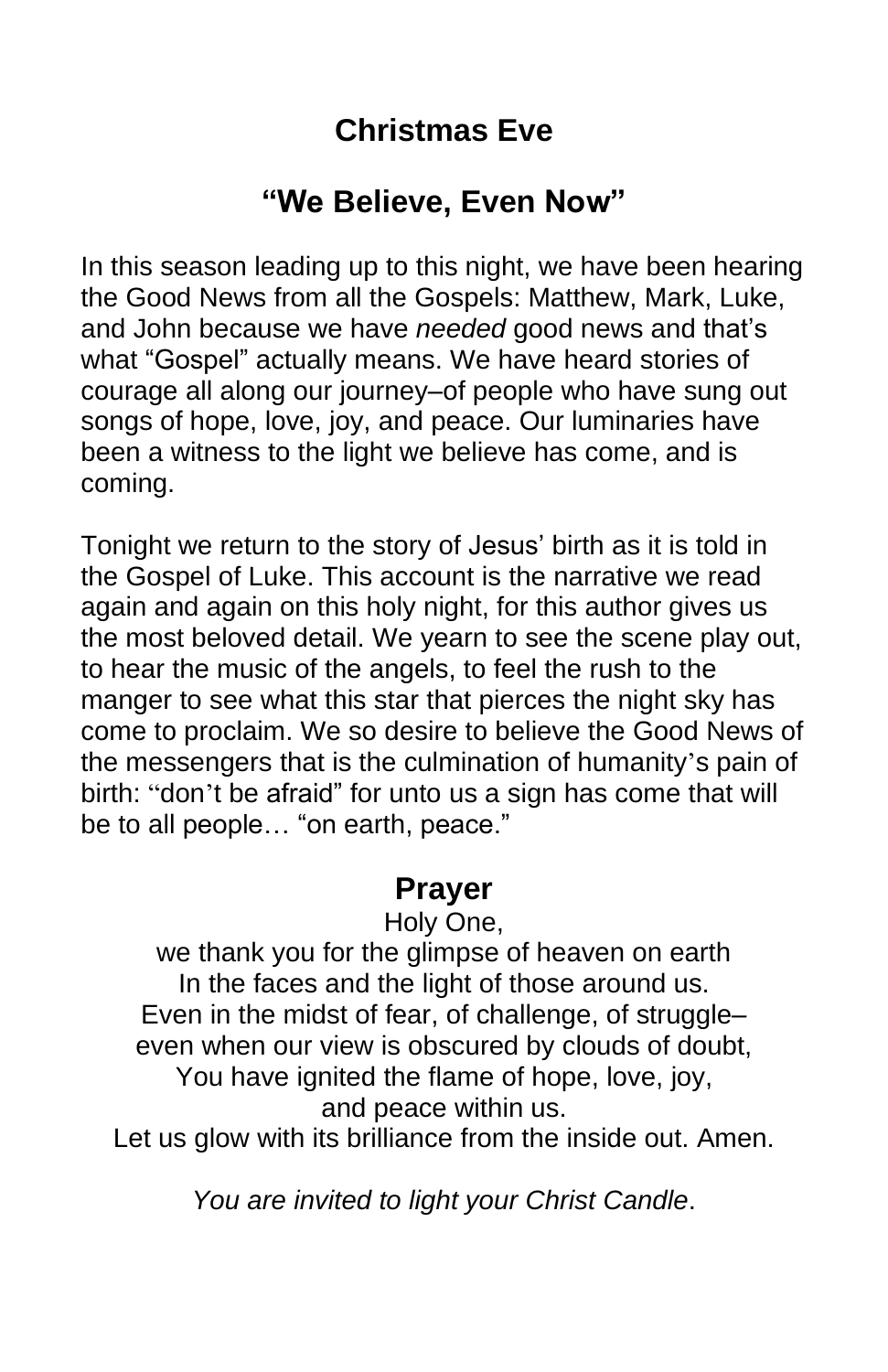# **Isaiah 52: 7-10 (CEB)**

How beautiful upon the mountains are the feet of a messenger who proclaims peace, who brings good news, who proclaims salvation, who says to Zion, "Your God rules!"

Listen! Your lookouts lift their voice; they sing out together! Right before their eyes they see the Lord returning to Zion.

Break into song together, you ruins of Jerusalem! The Lord has comforted his people and has redeemed Jerusalem.

The Lord has bared his holy arm in view of all the nations; all the ends of the earth have seen our God's victory.

# **Luke 2: 1-20 (CEB)**

In those days Caesar Augustus declared that everyone throughout the empire should be enrolled in the tax lists. This first enrollment occurred when Quirinius governed Syria. Everyone went to their own cities to be enrolled. Since Joseph belonged to David's house and family line, he went up from the city of Nazareth in Galilee to David's city, called Bethlehem, in Judea. He went to be enrolled together with Mary, who was promised to him in marriage and who was pregnant.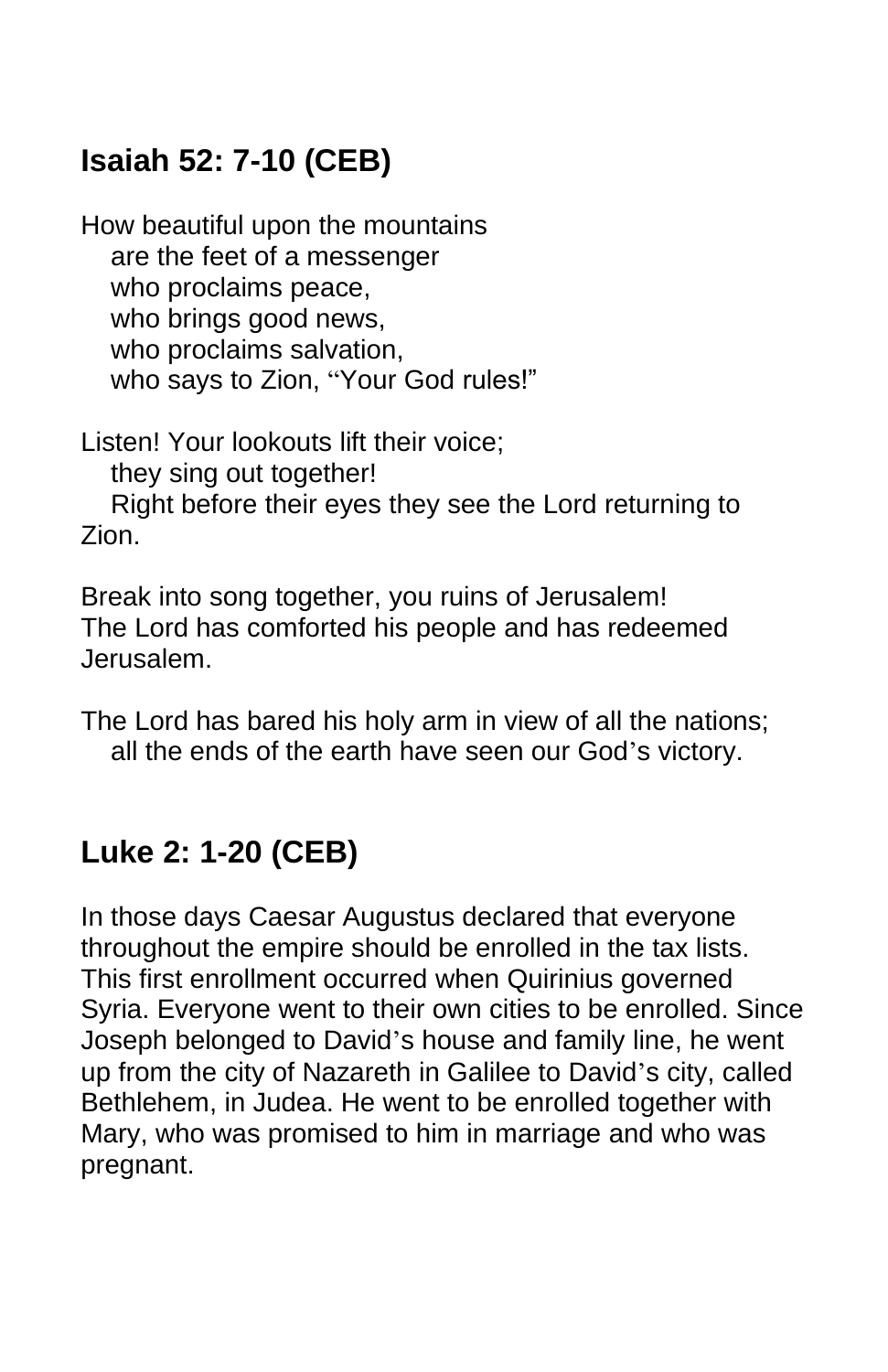While they were there, the time came for Mary to have her baby. She gave birth to her firstborn child, a son, wrapped him snugly, and laid him in a manger, because there was no place for them in the guestroom.

Nearby shepherds were living in the fields, guarding their sheep at night. The Lord's angel stood before them, the Lord's glory shone around them, and they were terrified. The angel said, "Don't be afraid! Look! I bring good news to you—wonderful, joyous news for all people. Your savior is born today in David's city. He is Christ the Lord. This is a sign for you: you will find a newborn baby wrapped snugly and lying in a manger." Suddenly a great assembly of the heavenly forces was with the angel praising God. They said, "Glory to God in heaven, and on earth peace among those whom he favors."

When the angels returned to heaven, the shepherds said to each other, "Let's go right now to Bethlehem and see what's happened. Let's confirm what the Lord has revealed to us." They went quickly and found Mary and Joseph, and the baby lying in the manger. When they saw this, they reported what they had been told about this child. Everyone who heard it was amazed at what the shepherds told them.

Mary committed these things to memory and considered them carefully. The shepherds returned home, glorifying and praising God for all they had heard and seen. Everything happened just as they had been told.